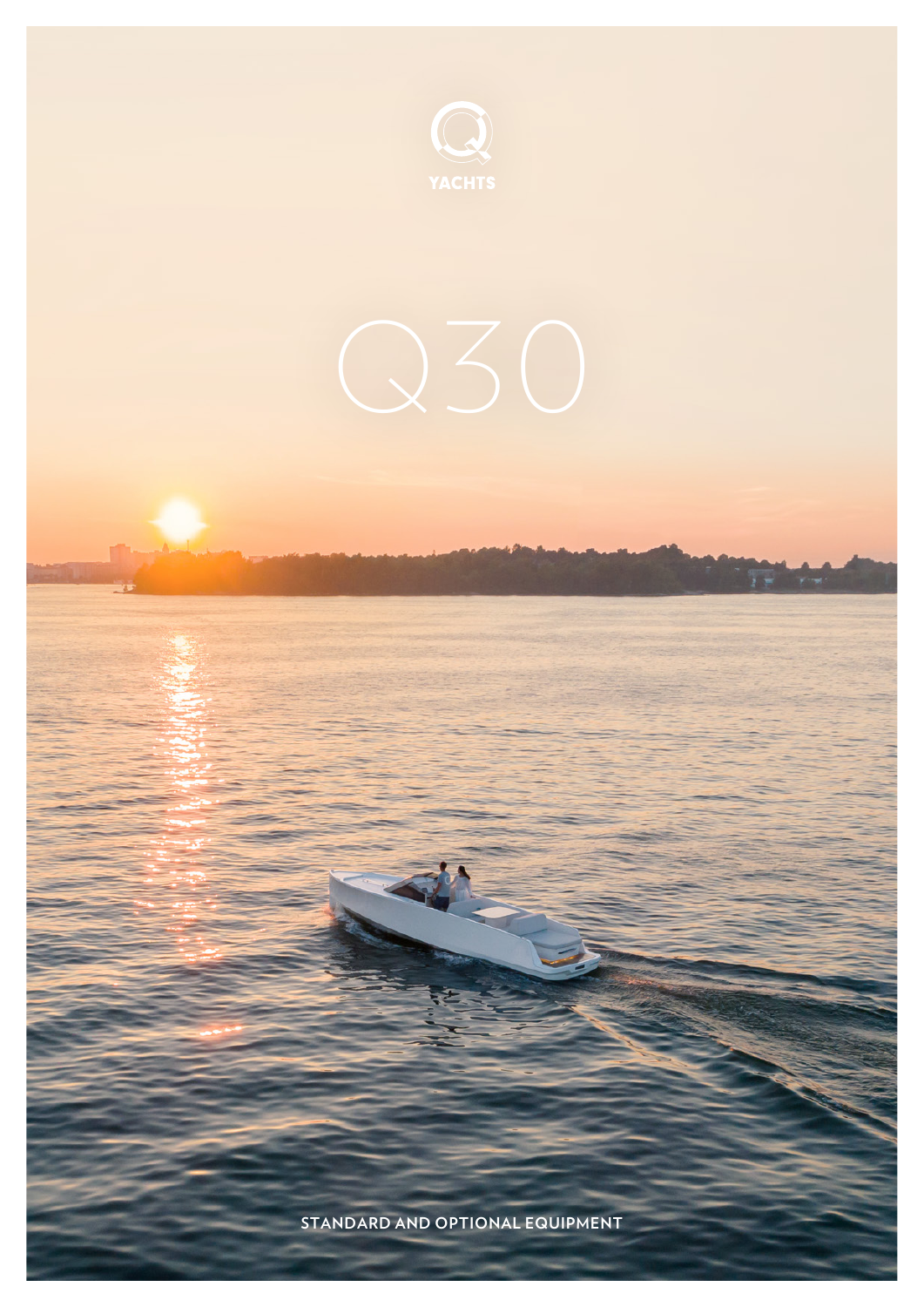# Standard Equipment

# **Specifications**

| DISPLACEMENT  1600 kg                                     |  |
|-----------------------------------------------------------|--|
| SILENT CRUISING SPEED  6 kn (11 km /h) Range 10 h (60 nm) |  |
| FAST CRUISING SPEED  9 kn (17 km /h) Range 5 h (42 nm)    |  |
| MAX SPEED 14 kn (26 km /h) Range 1,5 h (21 nm)            |  |

#### **General**

| PASSENGER CAPACITY8 |                                  |
|---------------------|----------------------------------|
|                     |                                  |
| CATEGORY            | through drains on cockpit floor. |

# **Structural**

|             | E-glass fiber skin with foam core   |
|-------------|-------------------------------------|
|             | made out of recycled PET bottles.   |
|             | Laminated using resin infusion      |
|             | process. White gelcoat as standard. |
| <b>DECK</b> | Vinylester and unidirectional       |
|             | E-glass fiber skin with foam core   |
|             | made out of recycled PET bottles.   |
|             | Laminated using resin infusion      |
|             | process. White gelcoat as standard. |

# **Mechanical**

| <b>PROPULSION</b> | 2x Torgeedo Cruise 10.0 FP Pod 10.0 kW<br>Electric motors |
|-------------------|-----------------------------------------------------------|
|                   |                                                           |
| CHARGERS          | . Shore charger 220VAC<br>for overnight charging          |
|                   | steer-by-wire and joystick                                |

#### **Electrical**

|                                          | HOUSE BATTERY 12V / 20 Ah lithium house battery                                                              |
|------------------------------------------|--------------------------------------------------------------------------------------------------------------|
| <b>DISTRIBUTION</b>                      | Empirbus Digital Switching system controls<br>and navigation iPad application<br>(optional digital switches) |
| NAVIGATION LIGHTSLED lights              |                                                                                                              |
| EXTERIOR LIGHTSCourtesy LED lights under | furniture, 360 degree white light on<br>removable pole aft of windshield                                     |
|                                          | INTERIOR LIGHTS LED all around lights and LED spotlights                                                     |
|                                          |                                                                                                              |
|                                          | (2nd one as option)                                                                                          |

# **Deck and Cabin**

| COCKPIT SOLE  Natural teak FSC certified | (optional synthetic teak)                                                  |
|------------------------------------------|----------------------------------------------------------------------------|
| <b>BATHING LADDER</b>                    | Retracting stainless steel ladder                                          |
|                                          |                                                                            |
|                                          | around the table                                                           |
|                                          | SUN DECK  Sunbathing platform for two persons aft                          |
|                                          | CABIN WINDOWS  Darkened and hardened 6mm safety glass                      |
|                                          | CABIN CUSHIONS Comfortable and dual-purpose<br>(can be used on front deck) |
|                                          | COCKPIT CUSHIONS  Water resistant Sunbrella fabric                         |
| FLAG POLETeak flag pole                  |                                                                            |

### **Plumbing**

| CLEAN WATER TANK  55 litres soft tank |                                                          |
|---------------------------------------|----------------------------------------------------------|
|                                       |                                                          |
|                                       | CLEAN WATER PUMP  Shurflo Aqua King Standard 3.0         |
| ELECTRIC BILGE PUMP Shurflo GPM 700   |                                                          |
|                                       | MANUAL BILGE PUMP  Hand pump under cabin seating         |
|                                       | TOILETTecma Nano Compact freshwater<br>electrical toilet |
|                                       | FAUCET Osculati Style mixer in cabin                     |
| SHOWER Deck shower at aft deck        |                                                          |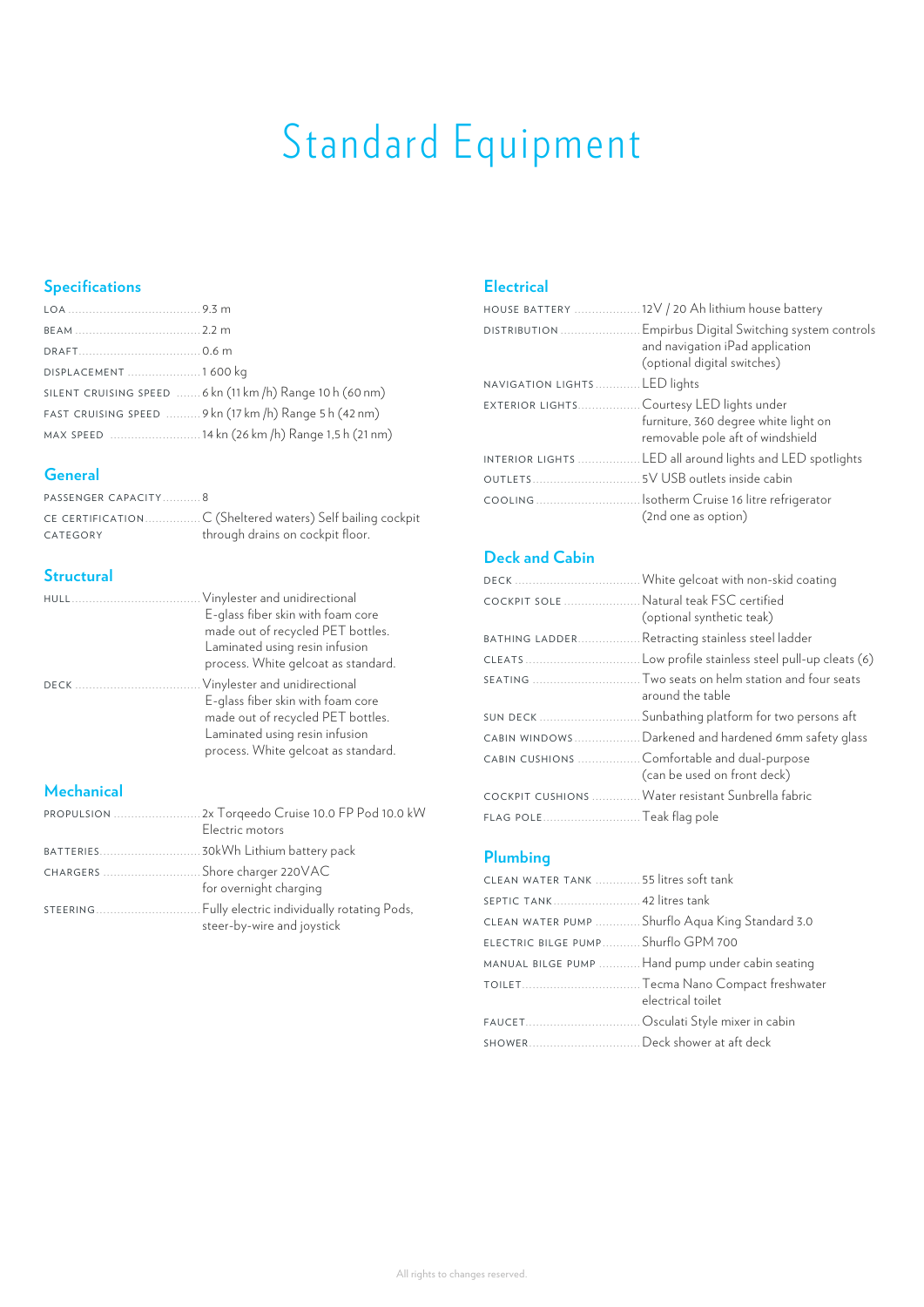# Options







Painted hull **Antifouling** 

#### **DECK**



Painted deck





Synthetic teak in cockpit Teak on fore deck and steps



Synthetic teak on fore deck and steps



Removable sun awning with carbon fiber supports



Hull integrated anchor with electric windlass









#### **INTERIOR ELECTRICAL SYSTEM**





Custom color interior cushions **Additional 16** L refrigerator/freezer

All rights to changes reserved.